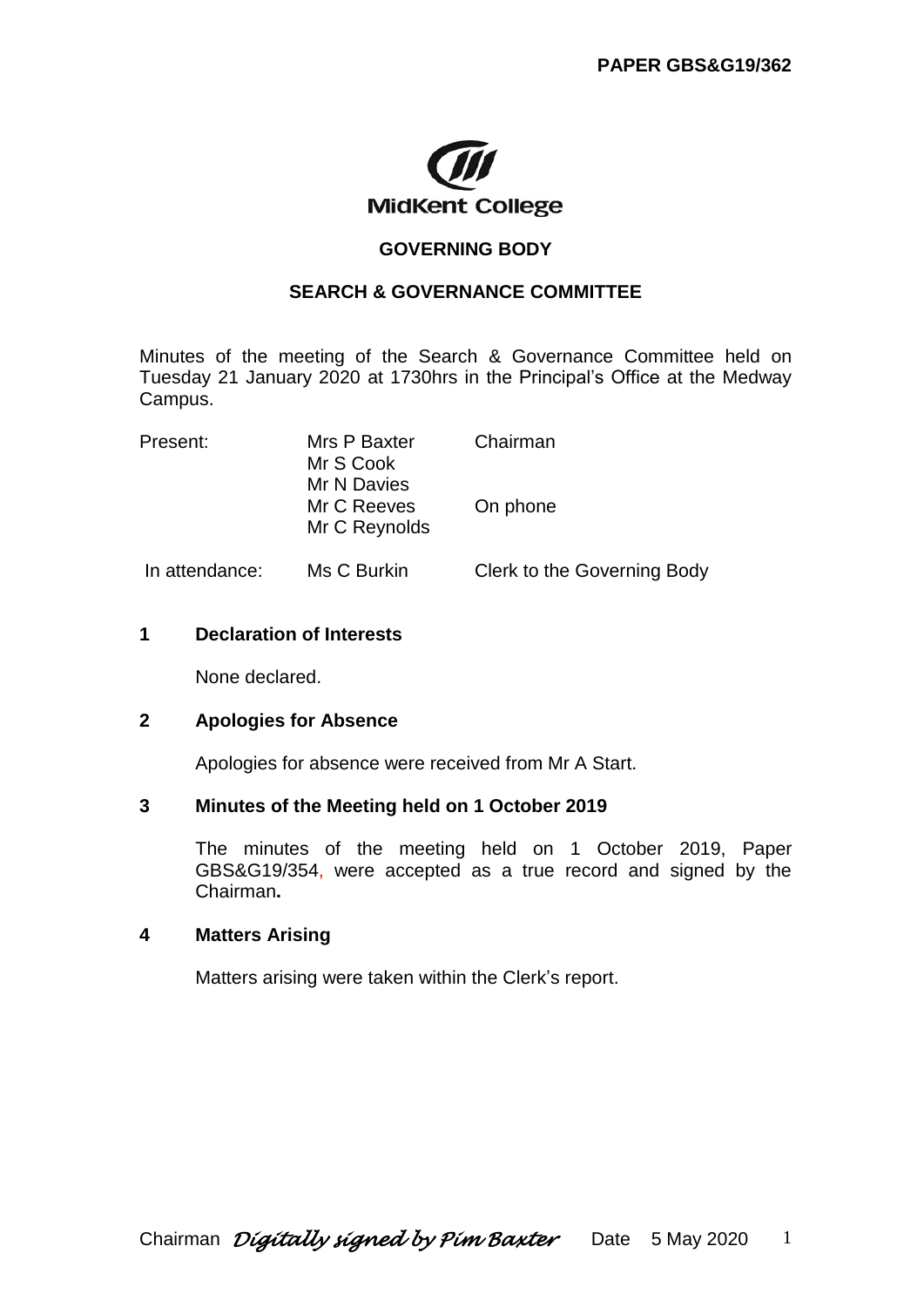# **5 Clerk's Update**

Members discussed Paper GBS&G19/355 and supporting papers including the following outstanding matters:

- 5.1 Mandatory Training the Clerk continues to monitor the completion of the training and reported that two Governors currently have some training outstanding. These Governors have received reminders. Members noted a change in the College rules meant that certificates obtained externally can no longer to be used by Governors to claim completed training, therefore some Governors will be required to update their training. Members agreed with this process for Safeguarding, PREVENT and GDRP training but felt a sensible approach should be taken regarding other training on an individual basis. The Clerk is working with HR to monitor this – **ongoing**.
- 5.2 Governance Structure/Remuneration of the Chairman this action remains on hold - **ongoing**.
- 5.3 Vacancies a recruitment update will be given under item 6.1 **ongoing**.
- 5.4 Chairman Job Description update **complete**.
- 5.5 Recruitment of Governors item 6.1 **ongoing**.
- 5.6 Specialist Finance Governor specialist organisations have been identified for future contact – **ongoing**.
- 5.7 MKCTS timeline explained to give clarity in paper GBS&G19/356 **complete**.
- 5.8 Student Governor mentor Chris Reeves **complete**.
- 5.9 GIV all Governors are reminded of their expectation. Update on completed visits under item 7.1 – **complete**
- 5.10 S&G Terms for Reference approved GB **complete**
- 5.11 Governance Handbook ETF Modules included **complete**
- 5.12 Governance Audit re-appointment form amended to include GB formal approval and S&G justification - **Ongoing**

### **6 Search Issues**

6.1 Recruitment Update – Members noted that James Williams and Angela Woodhouse have been appointed to the Governing Body and accepted the appointment but there still remains up-coming vacancies on the Board.

Members considered the new appointments for Committee membership and proposed:

- James Williams Members felt his skills set would make most impact on the QTL Committee. It was agreed that the Chairman of QTL would speak to J Williams at the Strategic Away Day regarding this.
- Angela Woodhouse F&GP or R&A or S&G Committee Members discussed the skills set and agreed A Woodhouse would be suitable for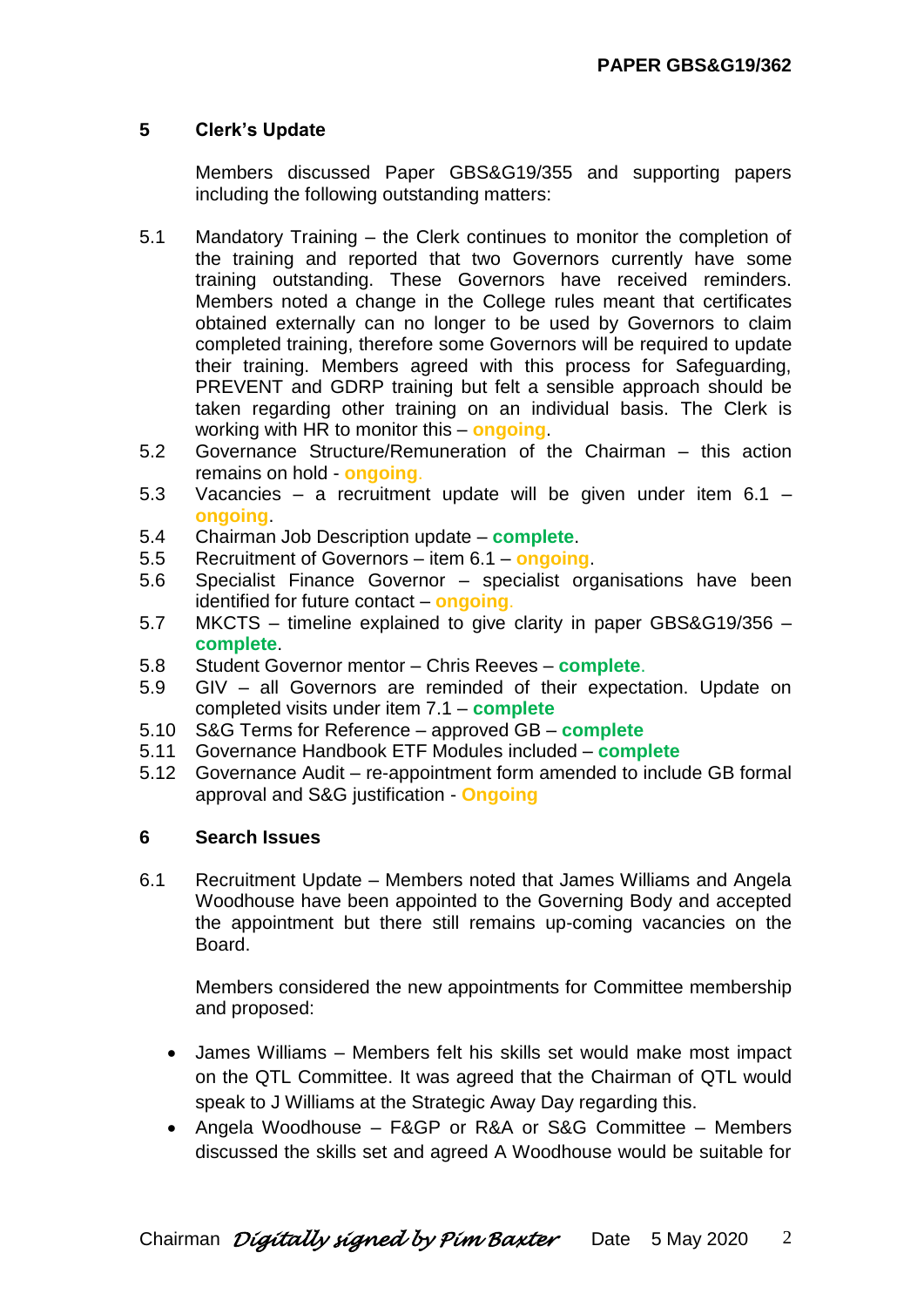all these Committees. It was agreed that the R&A Committee Chairman would speak to her at the Strategic Away Day.

**Action: Clerk to inform Committee Chairs** Members also discussed the need for a member from MKCTS Board on R&A Committee. They noted that the relationship between the College and MKCTS was to be clarified at the Strategic Away Day and at present such a member was not required. If in the future this changes, then a member will be appointed.

Applications for Phase 2 of the recruitment were presented. The following were considered and outcome agreed:

- Marie Woolston S Cook informed members that he had taken M Woolston for a tour and informed them of her range of skills. It was agreed she would be **interviewed**. It was noted that her skills set meant she could sit on either F&GP or QTL Committee.
- Sheila Potipher Member noted that P Baxter had spoken to S Potipher to explain the current situation and she was able to join the Governing Body with a view to becoming an interim Chairman if required. Members noted the urgency for a Chairman had decreased with the current Chairman being able to stay in post for another 12 months, therefore members felt it could be a risk to appoint an interim. It was agreed that S Potipher be invited for an **interview** where expectation could be clarified. P Baxter agreed to update the GB Chairman.

## **Action: P Baxter**

- Barbara Adewumi Members considered the application and agreed to invite her for **interview** where her skills and experience could be explored further.
- Zena Wroe Members were informed of her background and some work already carried out with the College. It wad felt this conflict was manageable. Members agreed she would be invited for an **interview**.

The shortlisted candidates will be contacted and offered an interview on Monday 10 February 2020 from 9am. The Panel will comprise of P Baxter, C Reeves and S Cook.

### **Action: P Baxter/Clerk**

Members also noted that an applicant from Phase 1 was still to be considered as she had been unavailable on the two interview dates offered. They decided that due to the new candidates this applicant would not be interviewed at this time.

### **Action: Clerk to contact**

Chris Reynolds informed members that he met with Claire Richardson with a view to co-opting her onto the R&A Committee. He also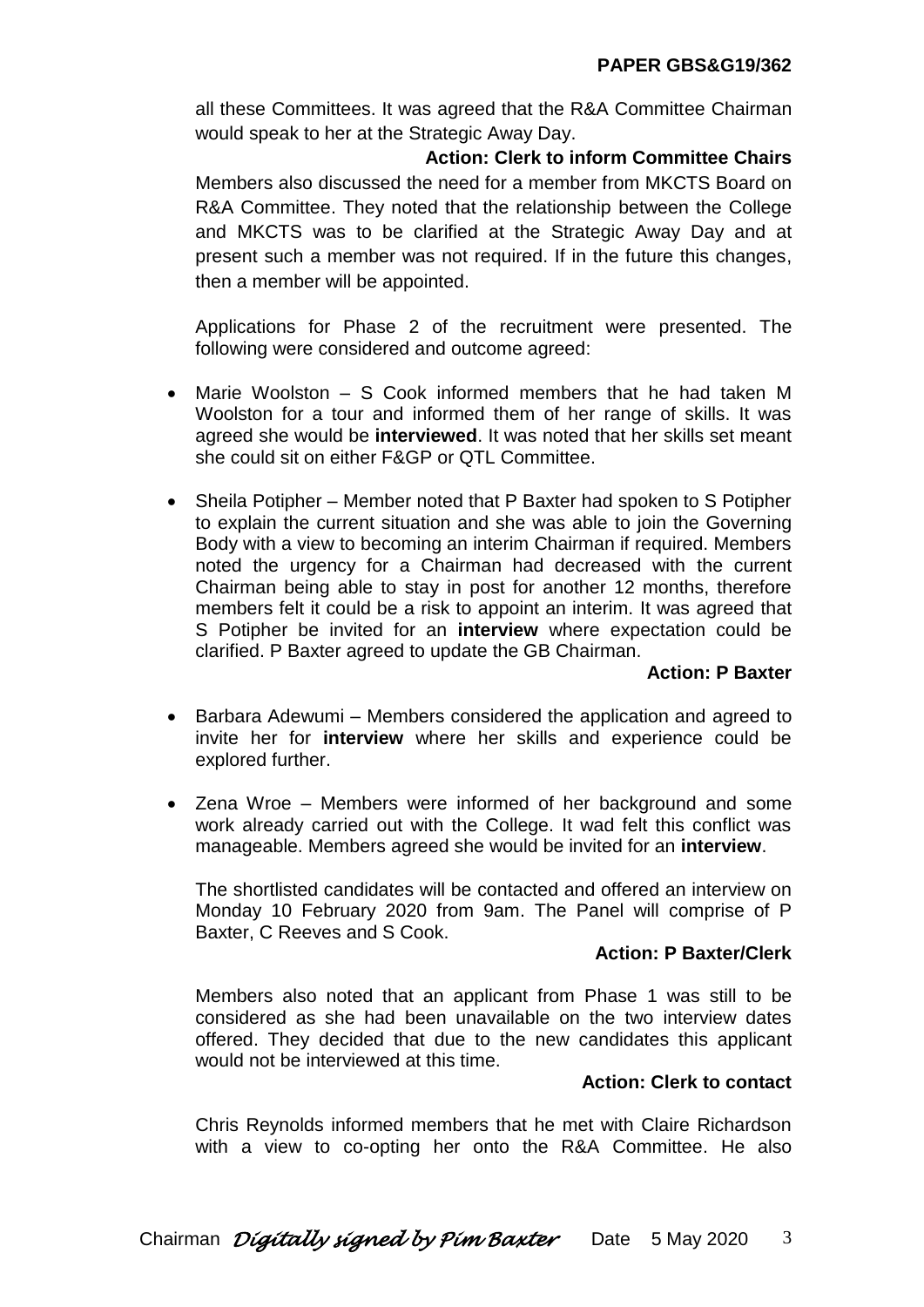# **PAPER GBS&G19/362**

recommended her for consideration as a full Governor. Members agreed the co-opted role thus allowing time to consider a full Governor role in the future as vacancies arise.

# **Action: Clerk to invite to R&A Committee**

Members thanked C Hare for his assistance with this search and asked that he continues to contact those who have shown an interest. It was agreed the recruitment will be ongoing with Phase 3, as current members leave the Board.

# **Action: C Hare/Clerk**

It was noted that replacements for Governors leaving in December 2021 will continue in Phase 3. This phase will include a rigours search for a Governor with financial expertise. Members agreed to gain quotes for recruitment support from financial organisations.

## **Action: Clerk**

The successful candidate could have a transitional period alongside Ian Daniel. N Davies agreed to stay on the F&GP Committee as a co-opted member after his term of office ends in May 2020. This was agreed by the Committee and will be **recommended** to the Governing Body.

## **Action: P Baxter**

# **6.2 Upcoming Vacancies**

Members noted the following vacancies alongside the applications:

- Neil Davies will be leaving on 21 May 2020 James Williams has been appointed from Medway Council. N Davies expertise as a Governor with recent financial expertise remains to be replaced. He has however offered to remain a co-opted member on F&GP Committee. This will be discussed with the F&GP Chairman and recommended to the Governing Body.
- David Innes will be leaving on 31 March 2020 and will be replaced by the new MKCTS Chairman Nick Baveystock
- Rohin Aggarwal will be leaving on 16 July 2020 further applications will be considered in due course though Phases 2 & 3 of the recruitment process.

## **7 Governance Issues**

- 7.1 Members noted the following visits since the last report:
	- Chris Reynolds 11/11/19 Link visit to Construction & Engineering
	- Andy Start 10/12/19 HE meeting with Manager and Director.
	- Pim Baxter 16/12/19 Sports/Health and Social Care/Graphics Link
	- $\bullet$  lan Daniel 10/1/20 Link visit to Sport.
	- $\bullet$  Ed Sallis 17/1/20 English & maths.